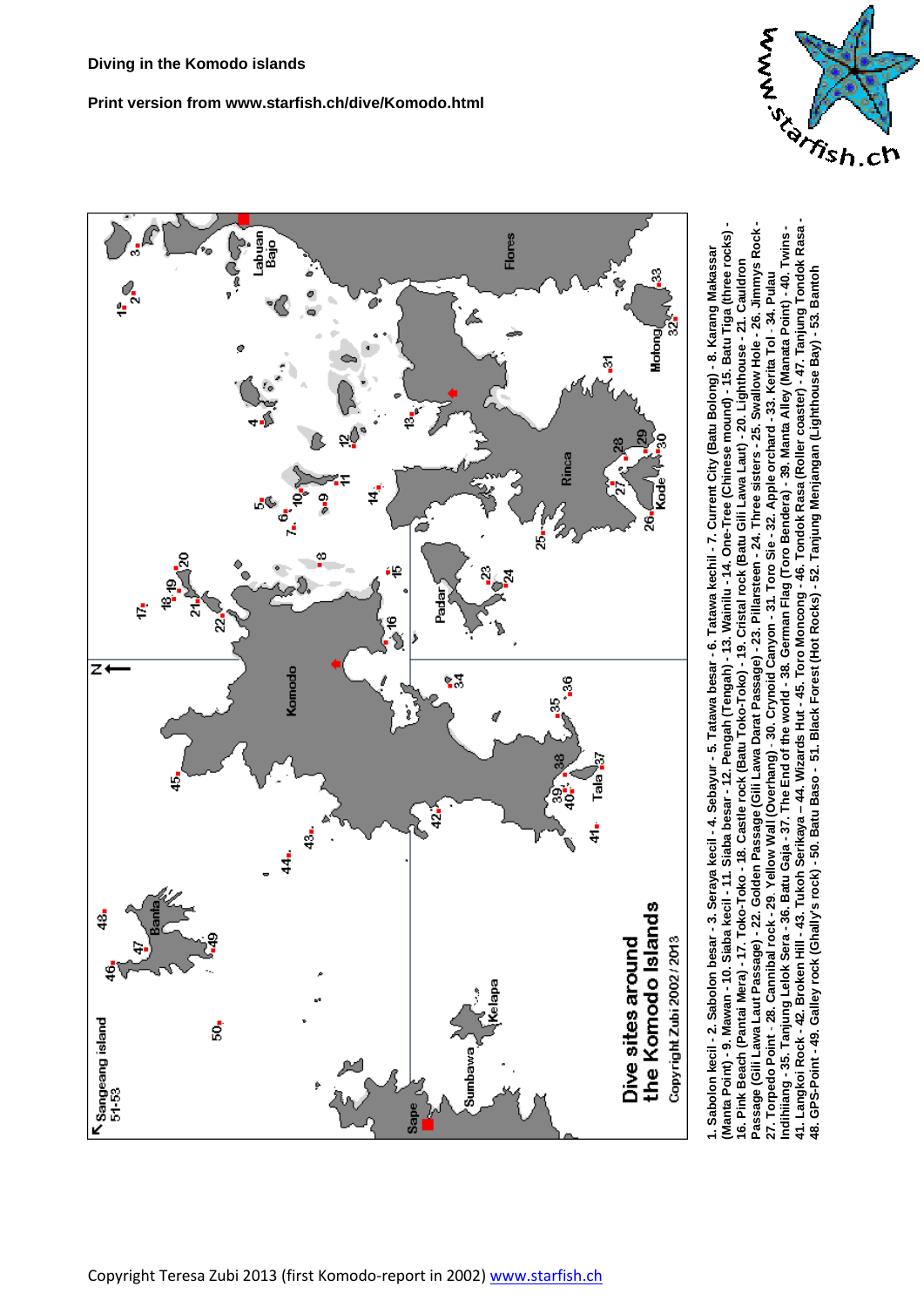## **Diving conditions around the Komodo islands, Indonesia**

The water around the Komodo and Rinca island is speckled with small islands ringed with beautiful coral reefs. It is also swept by fierce currents which makes for some challenging diving but also for encounters with big fish like sharks, rays and tunas. The Komodo and Rinca islands are the largest of about 80 islands that lie between the islands of Sumbawa to the west and Flores in the east. Together with the extensive area of the surrounding ocean they form the Komodo National Park. Established in 1980, the park was declared a Man and Biosphere Reserve and a World Heritage Site in 1986. The park is most famous for its enormous lizards, the Komodo dragon (Varanus komodensis), the biggest reptile inhabiting the world today, but unfortunately endangered. But these islands also offer incredible riches underwater!

The Komodo islands have become more widely known and there is a teeming dive industry in Labuan Bajo (Flores) with quite a number of liveaboards and several dive operators based there. This dive area is one of my favorite places in Indonesia and I have come back nearly every year to do liveaboard trips or day trips around the islands. There is everything, a diver's heart wishes for, from large sharks, manta rays and tunas to colorful nudibranchs, special shrimps, frogfishes and also just the incredible colorful reefs. The reefs are all in pristine conditions, specially the area that belongs to the national park.

Most of these dives are not for beginners and computers and safety sausage are a must! There are often very strong and unpredictable currents and undertows, sometimes waves and surge and cold water often wells up to the shallow areas, resulting in low water temperatures (often 28 to 29, but sometimes 23 degrees or less, especially in the south). The visibility is quite good. The daily conditions such as tides and currents have to be taken in consideration when planning a dive and sometimes a change of plan might be required. On those occasions don't dispute the opinion of your dive guide or your skipper, they know this place better than you do! Follow your guide underwater, he knows best where to turn back from the fierce currents and take shelter and never dive without a local guide! If everything works out, this is diving of all the superlatives, but the dive can be a wild ride!

#### ----------------------------------------------------------------------------------------------------------------------------------------------

# **Northeast of the Komodo National Park (= Central area for day trips from Labuan Bajo)**

## **A) North of Labuan Bajo**

North of Labuan Bajo but outside of the Komodo National Park are three islands which are also good diving and snorkelling spots. This whole area is easily reached on day trips starting from Labuan Bajo.

**1. Sabolon kecil:** This is a great dive site where you swim out to a seamount which tops at about 22 meters. While crossing the sand area between the slope and the sea mount look out for barracudas, large groups of batfishes and sharks. On the sand there is a colony of garden eels and the seamount is very nicely covered with sea fans and corals. On this site I always want to stay longer on the sea mount, but my dive computer tells me to swim back over to the main reef slope... Nice area with corals on top to make your safety stop.

**2. Sabolon besar:** This dive site is mainly used for check-out dives and refresher courses on the sandy area in the southeast. If you like macro you can also hunt around for small critters on the sand and in the coral reef nearby.

**3. Seraya kecil:** This island lies only about 8 kilometres from Labuan Bajo and is a popular snorkelling spot. The dive site is quite nice, especially if you go to the small seamount on 30m which lies in the channel. You can also spend the whole dive in shallow water among the corals.

#### **B) Central Komodo National Park (islands east of Komodo and North of Rinca)**

In the center of the Komodo National Park is a group of very nice dive sites, two islands (Tatawa kechil and Tatawa besar), the sea mount Batu Bolong (Current City) and Karang Makassar (Manta point). They lie about an hour to an hour and a half by boat from Labuan Bajo so they are easily reached by day boats.

**4. Sebayur:** This dive site is a very good place to start getting used to the diving conditions in the Komodo National Park, because you can start on a gentle slope and then continue to a ridge where there is more current. Since I like small critters I also sometimes only dive on the slope and sandy area (15 to 17m) where there are several coral blocks with cleaner shrimps, leaffish, bubble coral shrimps, anemones with porcelain crabs and in the sandy area jawfish and sand eels. Schools of fusiliers often sweep by and groups of bumphead parrotfishes visit the area. Nearly always there are one or two cuttlefishes on the reef, laying eggs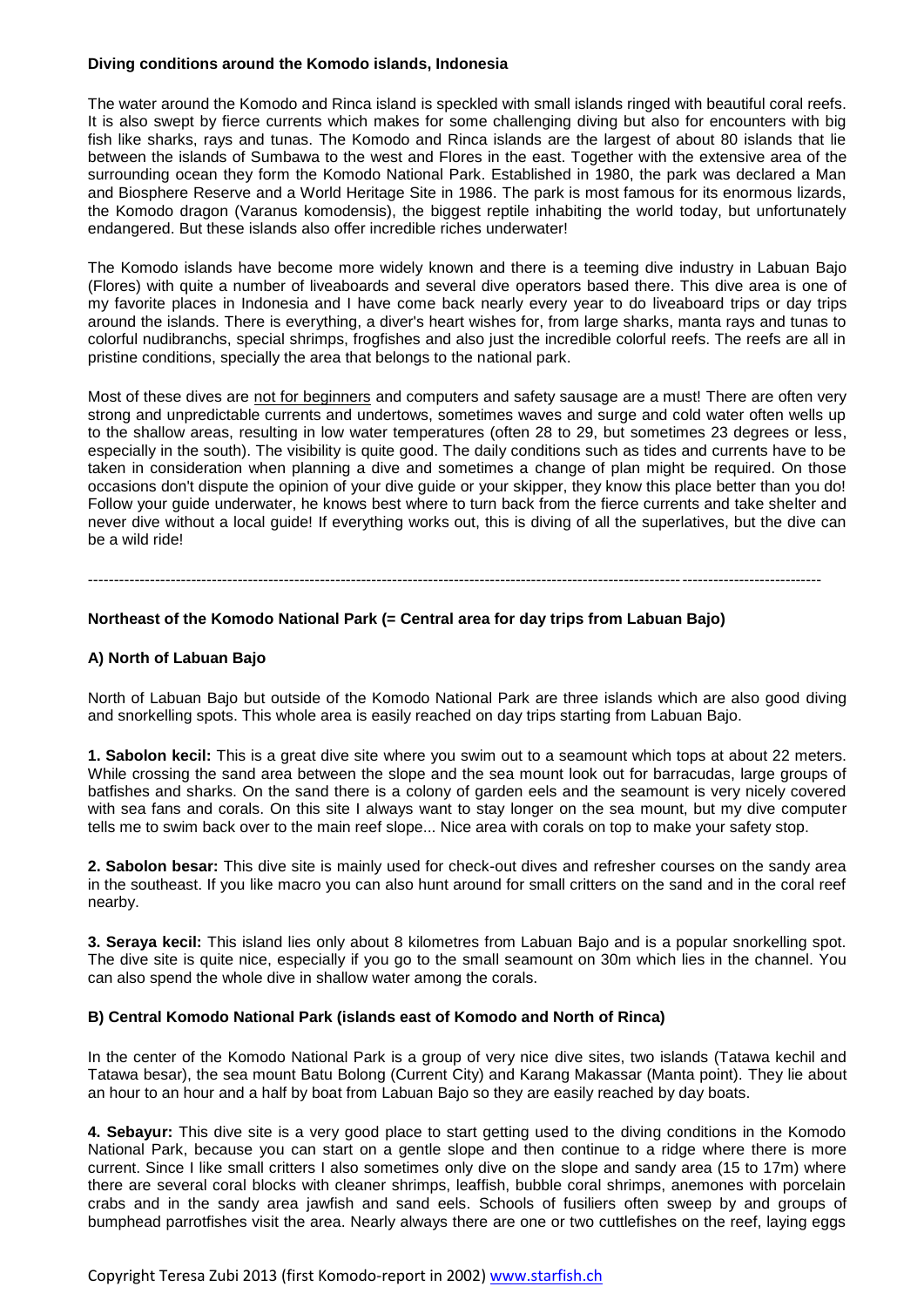into the staghorn corals. This reef area continues towards a long underwater ridge, the sand continues, but deeper and the slope becomes a miniwall with lots of crannies. When the ridge ends there is often some current, large schools of redtooth triggerfishes gather and jacks come by hunting.

**5. Tatawa besar:** This is the larger island of the two (besar = big / kechil = small). The best way to dive is to drift with the current along the northeastern side and end up on the corner for the safety stop. You can tell from the coral cover that there can be quite a lot of current here, everything is hugging the ground. Look to the deep, there are always large groupers and sweetlips, often sharks and groups of jacks. Towards the corner the coral get bigger and lots of angelfishes, butterflyfishes flit around. Groups of batfish and sweetlips gather to get cleaned and sometimes you see a turtle or a group of bumphead parrot fishes.

**6. Tatawa kechil:** This is a small rocky island lying in a north-south direction so there is always some currents on the longer sides of the island. There are a series of very large boulders and rocks to the west, all covered with Orange Cup Corals (Tubastrea coccinea). Then from about 17 to 20 meters a slope begins. Among the boulders a lot of fish gather, some hidden in between or under the huge boulders, batfishes, snappers, sweetlips, the shy barramundi cod, morey eels and sharks. Over the slope huge groups of grey snappers (Macolor niger) and humpback snappers (Lutjanus gibbus) gather and jacks, trevallies and tunas hunt here. A great dive site, but mostly it is dived in slack tide and even then you might have to change directions because of the currents against you. On the top there is some recent damage, probably from dynamite fishing which is forbidden in Indonesia.

**7. Current City (Batu Bolong):** This is a large sea mount with only a few rocks emerging above the surface. You always dive in the current shadow, so depending on the current you dive either the northern or southern side while the other side is inaccessible. If the currents are strong the area where you can dive gets smaller and smaller since the water presses in from the east and west. Look up to the surface and you will see the disturbance of the current, whirls and eddies forming two bands like rivers to the right and left of the rock.

On this dive site it is very important to turn back when your dive guide does and swim relatively close to the ground. On one of my dives one of our group overtook the dive guide, got too close to the edge and got suck down from 27 to 48 meter while going head over heels in the whirl. He lost one fin and the other was ripped badly at the strap. His BCD was nearly lifted off his body (!) by the current and he surfaced out in the blue. There was no way we could (or wanted!) to follow him, we lost sight of him immediately. Only on very rare occasions when the slack tide is very pronounced (when the tide turns and there no appreciable tidal current flows) you can swim all the way around the rock - actually in the many dives I have done here I have done it twice!

**The North side:** This side of Batu Bolong is wider than the southern part. On the eastern side there are several steep rocks jutting nearly to the surface with canyons between. This area can only be reached during slack tide, most times you have to turn back before you can see all the rocks, because fierce currents start to tug at you. On the western side there is a long slope, but again there is a point where you have to turn back because the currents are too strong. Between lies a fantastic reef area with thousands of fish schooling around you – damsel fishes, surgeon fishes, redtooth trigger fishes and anthias. In the current swept areas on both sides you often see mackerels, trevallies, large tunas and rainbow runners. White tip reef sharks and Napoleon wrasses are seen in the deeper areas and there is always a large group of sweetlips getting cleaned on the upper east side.

**The South side:** This area is smaller than the north side and with currents pressing in from both sides and several dive groups it sometimes can get a bit crowded. I always see several large turtles here, resting in the deeper parts and occasionally swimming up to the surface for air. The upper part here is especially nice with large clouds of damselfish, colorful angelfishes and anthias and hunting jacks and trevallies.

**8. Karang Makassar (Manta Point):** Karang means "reef" in Bahasa Indonesia, but actually this is more like a long area of gravel and broken coral pieces with small coral blocks. You dive with the current, preferably from north to south, so you end up in the nice coral reef lying in the south. This is not a deep dive, just about 15 to 17m, but the loose gravel makes it difficult to stop anywhere for longer. I prefer to dive here rather a bit overweighed, so I easily go to ground if I see a manta. So basically you just go with the current and look out for manta rays, either close to some of the coral blocks (getting cleaned) or up at the surface (feeding).Of course there are also other animals living here – sharks, eagle rays, large thorny ray (Urogymnus asperrimus), but also small fish like special dartfishes, gobies, flasher wrasses and morey eels.

**9. Mawan:** This dive site is good for a second or third dive, because the good stuff is found between 15 and 3 meters. It is amazing how diverse coral cover can be in a small area. First you dive on very ground hugging corals and leaflike sponges, obviously an area where there is often a strong current. Then you continue to an area of mixed corals and white sand, five minutes later it changes to an area covered entirely with a certain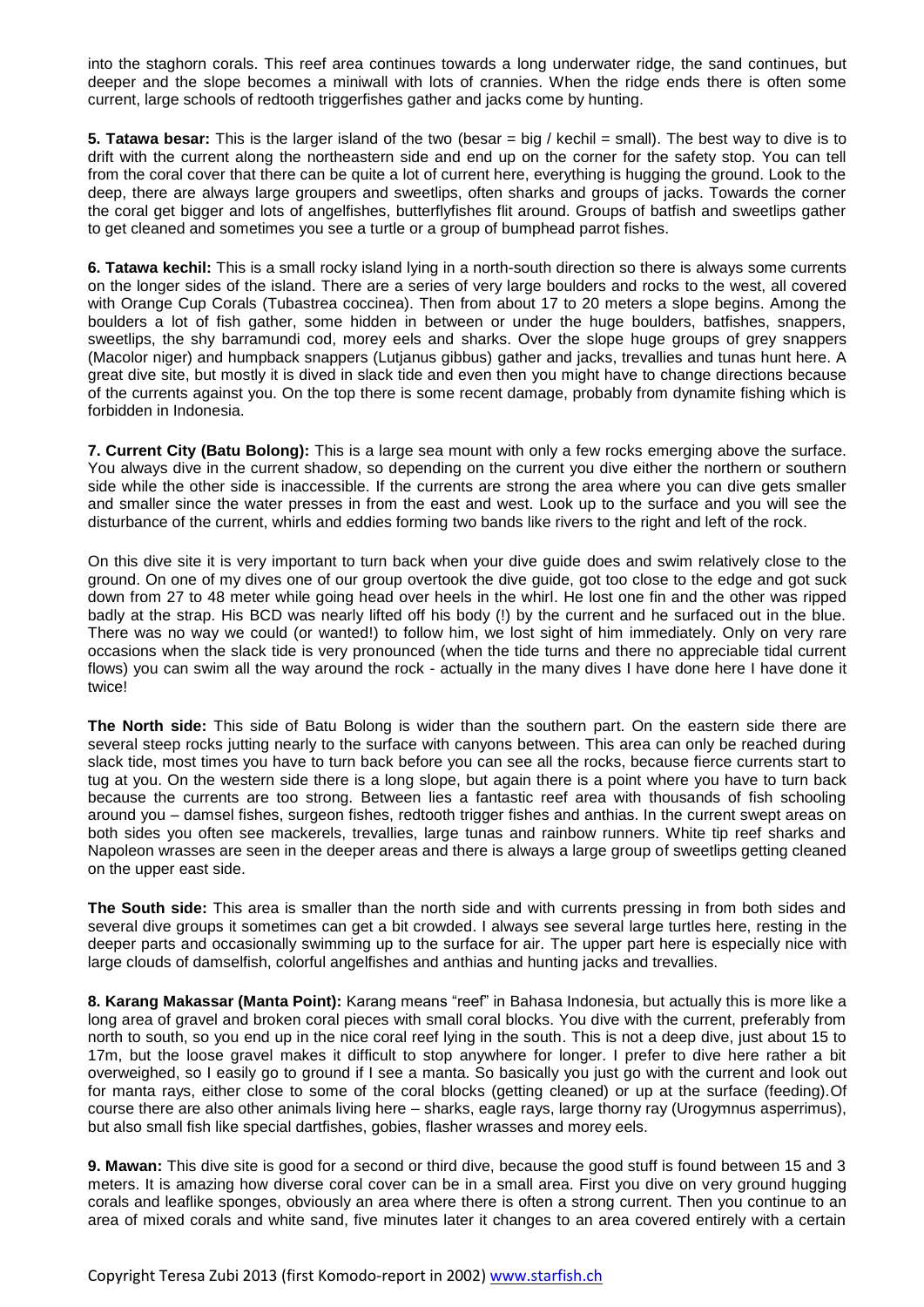type of bubble corals (Euphyllia sp.) and soft corals. Then a beautiful reef starts with anemones and anemones fishes everywhere.

**10. Siaba kecil:** This dive sites usually has a lot of strong current, since it lies in a channel between two islands. You best dive north to south in a fast drift dive, starting on a steep slope with ridges, funnels and channels. Everything seems to be smoothed down by the currents, coral cover is low and gravel shows between. To slow down you shelter in the overhangs and behind the outcrops – look out, sometimes there are also sharks hiding here. Beautiful sea fans grow under the overhangs, but usually you don't have time to linger, because the current sweeps you on. I remember several dives where I couldn't shoot a single photo, because the ride was so wild, but once I actually had no current at all and had to fin the whole distance – a new experience! Once you reach the corner where there is a field with gravel and sand the coral cover changes, there are larger blocks and sponges. You finish the dive on a huge field of staghorn corals. Every time I dived here I saw at least one turtle, sometimes more. Approach them slowly and you might see how they feed on sponges, when they do that they are not shy at all and don't flee from the divers.

**11. Siaba besar:** You start the dive in the north and drift along beautiful corals, gorgonian sea fans, black coral bushes and sponges. The dive ends in a coral garden where you can also find Mandarin fishes (Synchiropus splendidus). They live under and in between the branches of staghorn corals and during the day they are very well hidden. But around 5 o'clock (dusk) they start to forage among the corals and it is more easy to find them. When it gets darker you might also see their courtship dance where the male (larger) displays his dorsal fins to attract the female. Then they rise together from their lair, side by side, and head for open water to release spawn and eggs.

**12. Pengah (Tengah):** This rocky island lies north of Rinca island, relatively close to the narrow bay leading to the ranger station there. Underwater one corner of the island has a plateau covered with hard corals, the other corner is a steep wall with rocks jutting out. Depending on the current you either dive the northern or southern side. The wall with the rocks is really very colorful, with sea fans, special blue tunicates and covered with many feather stars. Actually this type of covering is similar to what you find more south where the water temperatures are lower. The current here can be very strong at times and you are lucky if you can round the corner and don't have to turn back. The plateau has nice staghorn corals and table corals and sometimes large groups of bumphead parrotfishes.

**13. Wainilu:** On my fifth trip to the Komodos I didn't feel like going on land to see the Komodo dragons at the Rinca Park station, so I went diving in Wainilu. First it didn't look very promising - lots of dead corals, sand and rubble and low visibility, but then we started to discover things - nudibranchs, some of them only a centimeter long, three types of mantis shrimps, banded pipefishes and to top it off several Mandarin dragonets hiding under the large black sea urchins! So this is more like a muck dive where you take your time, look under corals and among the rubble and discover hidden critters.

**14. One–Tree (Chinese mound)** lies in the north of Rinca and the coral cover is similar to other northern dive sites. This is a small island with one mangrove tree growing on top. You dive on a slope with overhangs and small caves and bowls. We saw up to seven Napoleon wrasses together and also two sharks. There were a lot of angelfishes around and under the overhangs were several of their colorful juveniles.

**15. Batu Tiga (three rocks)** lies in the Linta strait and the currents can be quite fierce, so it is not always possible to dive here. This is a very nice dive on three underwater rocks and terraces. Several Napoleon wrasses accompanied us on our dive. We saw three blacktip reef sharks and really large groupers as well as bumphead parrotfishes.

**16. Pink beach (Pantai Mera):** This dive sites lies very close to the Komodo ranger station and many boats come here for snorkelling because the beach has a special pink color from red coral fragments mixed with white sand. It is a slope with a sandy bottom. The water temperature is already lower, sometimes down to 25 degrees and you also find some of the animals which normally live in the south like the small yellow sea cucumbers and lots of feather stars. Look around the rocks and under the corals, there are frogfishes and leaffishes and several cleaning stations. A nice dive to do after you have visited the dragons or for a **night dive**, especially since you can find Mandarin fishes in the shallow part.

# **C) Northeast Komodo island**

The dive site on north Komodo and Banta are some of the best, but also really not for beginners! The currents here are very strong and unpredictable, because the Indonesian throughflow hits the islands straight on from the North, then either sweeps east and west along the islands or falls (downcurrent) or rises (upcurrent). Depending on the tides the current also shifts and comes from the South, but generally less strong.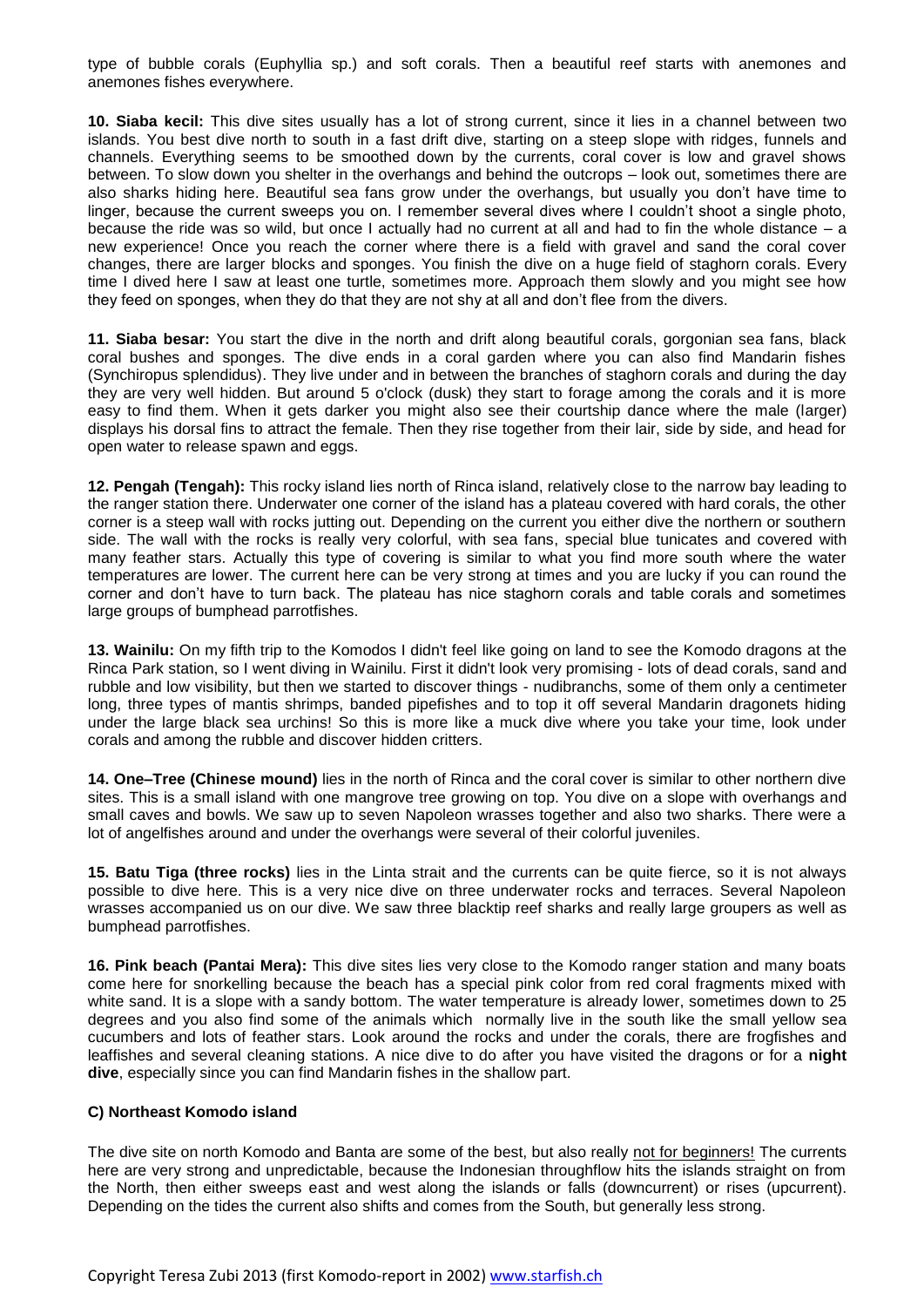Dives have to be planned, so you hit a certain dive sites on rising tide, falling tide or slack tide. This makes for shifting currents and eddies but also attracts large fish in quantity! The procedure how to dive here (and some Banta dive sites) is as follows – these are underwater mounds and rocks just barely reaching the surface, so the important thing is to hit the rock when you descend and not get swept by with the currents and miss it. Sometimes you even have to hit the rock exactly at a certain more sheltered place to dive a certain dive profile! The trick is to jump upcurrent from the rock, jump in fast and as a group, then submerge immediately so the surface currents can't sweep you away, then descend as fast as you can until you reach the rock, so the current doesn't sweep you past, then stay put until the whole group gathers. Then you might have to swim for part of the dive against the current so you can reach a particular area or you might hit eddies and whirls where the current hits and rebounds from the sides of the rock. To surface you have to swim out from the shelter and might hit down currents, so always start to surface when you still have enough air and that's 70bars and not 50!! That is why these dive sites are not for beginners!!!

**17. Toko-Toko:** This is a small rocky island which lies just outside of the Komodo National Park, although close to Gili Lawa Laut. Lying exposed fully to the Indonesian Throughflow coming from the north, currents are usually very strong and also bring a lot of pelagic fish, but there is also a large plateau with nice table corals and hard corals. (2013 –I heard part of the plateau is damaged)

**18. Castle rock (Batu Toko-Toko):** This is an underwater mount (top 6-7m) and one of the best places is a long flat plateau on 20m which then starts to slope down. There are several large coral blocks and there you just stay (preferably with the current coming against you and with a reef hook ready) and wait for the sharks. We had at a time from 10 to 20 white tip reef sharks and a few greys cruising by, jacks, trevallies and dog tooth tuna among them, then a huge school of blue-black fusiliers – just great!! If the sharks are not here, they are also sometimes on one or the other side, but then more scattered and swimming in the blue water. You can also see Napoleon wrasses, midnight snappers and sometimes barracudas. There is a hollow at about 15m where sometimes huge schools of mackerels, doctor fishes and jacks are gathering, rising in a long band, forming whirls and walls. Just beautiful! At this place you might even see dolphins underwater, if you are very lucky. To make your safety stop you go back to the main pyramid shaped rock where depending on the direction of the current you hide in the current shadow and then surface (with enough air - 70bars downcurrents possible!) from there.

**19. Cristal rock (Batu Gili Lawa Laut):** This is a rock that is submerged at high tide. The trick is to stay at a place where there is some current so you can see big fish, but not so much current, that you must hold on for dear life. On one side of the rock there is a small plateau where you can easily descend and ascend with broken corals (used to be a nice area with staghorn corals and table corals), only that is not always accessible due to the currents. Further down (ca. 15 to 22m) there is a small valley with several huge coral blocks, where a large group of yellow Oriental sweetlips and a pair of barramundi cods reside. If there is a lot of current this is the place for jacks and trevallies and large schools of fusiliers and sometimes sharks! On one of our dives an eagle ray stayed with us very close, then lazily flickered the fins just a bit and was off into the blue. We saw Napoleon wrasses, large groupers and mackerels and we even saw a few pygmy seahorses living on Muricella sea fans - they were also holding on with their tiny tails because of the current!

**20. Lighthouse:** On the northeastern point of Gili Lawa Laut, just below the lighthouse lies a nice protected area for diving, a gentle slope covered with beautiful blocks of table corals and other hard corals mixed with black coral bushes and soft coral and white sand. Here on the sand or under the large table corals there are several sharks sleeping, approach them slowly and they will stay put for a good look. A great dive site for a third, shallower dive.

**21. Cauldron Passage (Gili Lawa Laut Passage):** There are two narrow passages cut through the Lawa Laut islands and especially the Cauldron Passage in the north should only be dived by divers who know how to manage currents, because they sweep you through at a very fast pace and once you have started the dive you can't stop! There is a part where you have to go from about 25 meters up to 14 meters with your dive computer going crazy and then down again to about 22 meters into a large sand bowl – the cauldron. Most times you can then go along the right edge where there are some nice coral formations, but sometimes you have to cross the sand depression and go to the left. This can be very difficult because on some stretches you might be swimming against the current and there is nothing you can hold on to in the sand. On left side there are some canyons and you finish the dive on a nice coral reef. This dive site can also be dived during slack tide and in reverse direction and then is not such a wild ride.

**22. Golden Passage (Gili Lawa Darat Passage):** Diving through this passage is a bit less wild, more like a fast drift dive but you have to be careful not to get too close to the southern edge where the currents can sweep you down and out. The ground here is covered with gravel and small reef patches. A good place for barracudas, also sometimes mantas and eagle rays. If you dive west to east you end up in a very nice coral area with schools of fish, jacks and trevallies and coral boulders covered with glass fish.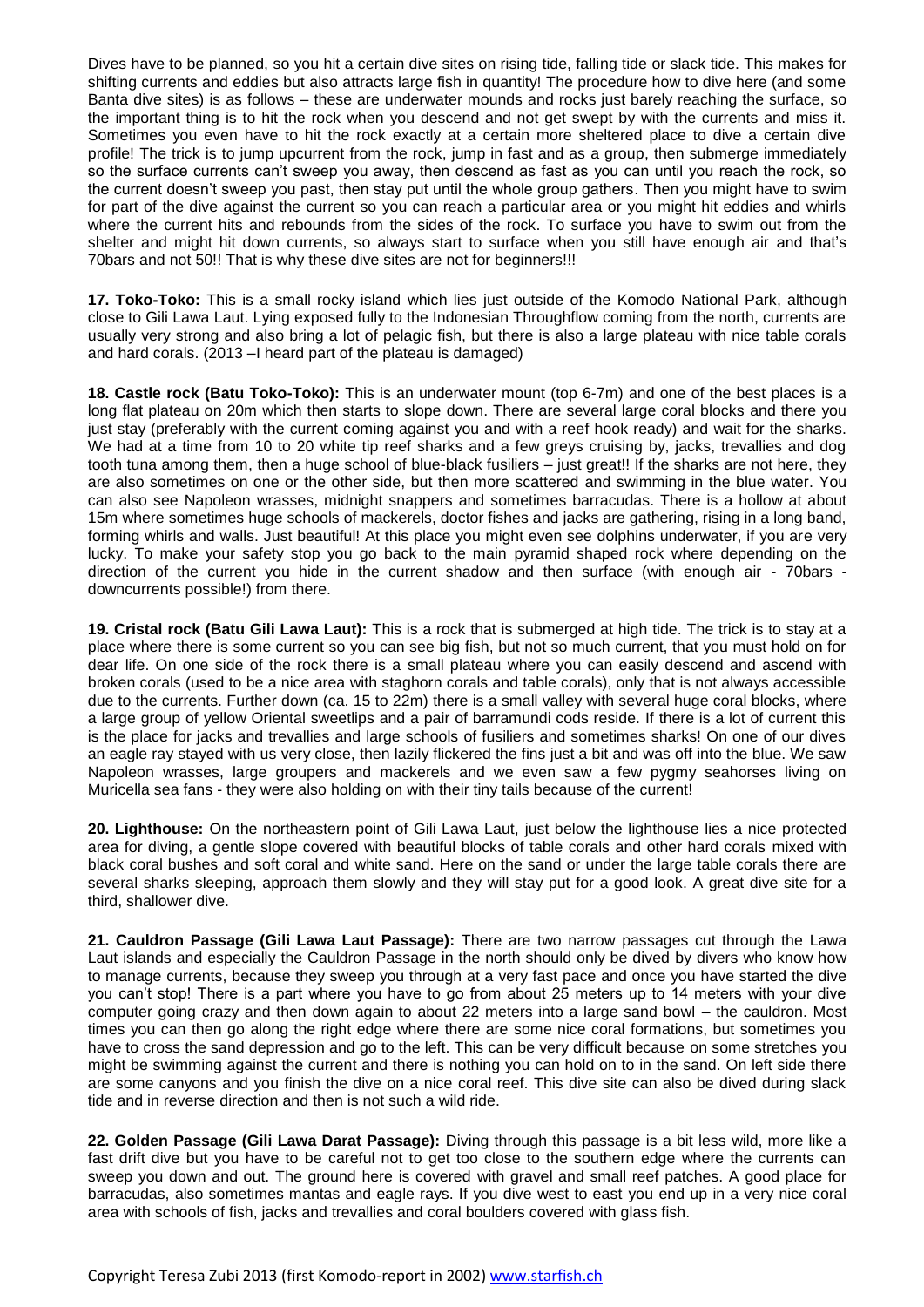## **Southeast of the Komodo National Park (= Southern Rinca, Padar, Kode, Motong)**

## **A) Padar island and west Rinca**

If possible try to spend some time in the south of the Komodo National Park. The water usually is much colder (21° to 26°C) than in the north and visibility poorer, but I just love it here for there are so many unusual critters you find. South of Pulau Damar there is a marked change in what kind of animals you see. There are filterfeeders like feather stars and sea cucumbers everywhere and soft corals and sea fans in incredible orange, purples and yellows grow on every surface. The abundance of life is just amazing! Diving in the south is best during the northwest monsoon, October to April. Some dive sites can be inaccessible because the seas are too rough. Visibility is sometimes not so good (10-15m) because the water is very rich in plankton.

**23. Pillarsteen:** This dive site lies on the southeast of Padar island. A tremendous dive site where the underwater topography includes huge bolders and rocks with nice cuts, swimthroughs, chimneys and canyons. There are some caves at about 40 and 16meter. Everything is beautifully covered with colorful soft corals, gorgonians, hydroids, sponges and also the sea apple (see No. 32). This was one of the nicest dive in this area but we sure had to swim a lot against the current (on another dive here it was much easier, it just depends on tides and currents)!

**24. Three sisters:** These are three large rocks connected to each other with ridges, nicely covered with corals and just teeming with life. Around 30m are two smaller boulders that are especially nice. We saw several species of nudibranchs, small sea cucumbers and a special starfish. You dive in the shade of the current and finish the dive on the peaks which top at 6, 7 and 8 meters respectively.

**25. Swallow Hole** lies to the way south to the Horseshoe Bay on the southwest side of Rinca. There is a small island with a large cave where swallows live. If conditions are right you can enter the cave through one of three entrances. For diving you go to a pinnacle some distance offshore from the island where you dive around the pinnacle, on a ridge and in the channel. Everything is covered in beautiful corals and colourful tunicates and sponges.

## **B) Horseshoe Bay**

I have been several times to the horseshoe bay and we usually anchored just a short distance from the best dive sites. The slopes are all covered with trees and the beach is visited by monkeys, Komodo dragons, pigs, deer and herons. There are several eagle nests on some of the larger trees and you can observe these beautiful birds how they catch fish.

**26. Jimmys Rock** is a submerged sea mount lying to the southwest of Kode island. The top of the mount is around 8m. A good place for sharks and barracuda and lots of small interesting critters on the slope.

There are several other dive sites in the horseshoe bay. **Batu Mandi Rinca** to the west is a slope with large coral blocks covered with lots of hard and soft corals and the ever present feather stars. **27. Torpedo Point** looks similar but with more sandy areas between. Both are excellent for nudibranchs and frogfishes - but also look under the coral blocks for nurse sharks and the torpedo rays.

**28. Cannibal rock:** This is one of my favorite dive sites in the south. An underwater mound covered with soft corals, sponges and hard corals. On every available surface there are either feather stars, brittle stars, sea cucumbers or sea stars. Both Cannibal rock and the **Apple orchard (No. 32)** are also literally covered with the colorful filter-feeding sea cucumbers called sea apples (Pseudocolochirus violaceus). This sea cucumber is round and of a bright red and purple color with white or yellow stripes. It holds on to the substrate with tiny feet (it looks like a colorful sponge) and stretches its tentacles into the current for planktonic food. It is rarely seen but here in the southern part of park they are very abundant. Cannibal rock is well worth doing several dives because of the abundance of life here. On every dive we saw several species of rare nudibranchs, special crabs like the Zebra crab, sea urchin shrimps, frogfishes and scorpionfishes. On the reef top there are a lot of anemones with their host anemone fishes, I reckon there are at least 5 different species close to each other. The only disadvantage - the water here is really, really cold!

**29. Yellow Wall (Overhang)** and **Crynoid Canyon (No. 30)** are quite similar - walls covered with feather stars and sea cucumbers - and a short distance out the open ocean lies another excellent dive site, the **Pyramid**. To some divers feather stars might all look the same, but here you can really observe many different species! The water here is especially cold, since it is upwelling from deep in the ocean south of Rinca. Especially good for nudibranchs (I saw 8 uncommon species on one dive!), special shrimps like Vir philippinensis or the needle shrimp which lives between the spines of the sea urchins. On one dive there I even saw the rare Coleman shrimp on one of the colorful toxic sea urchins.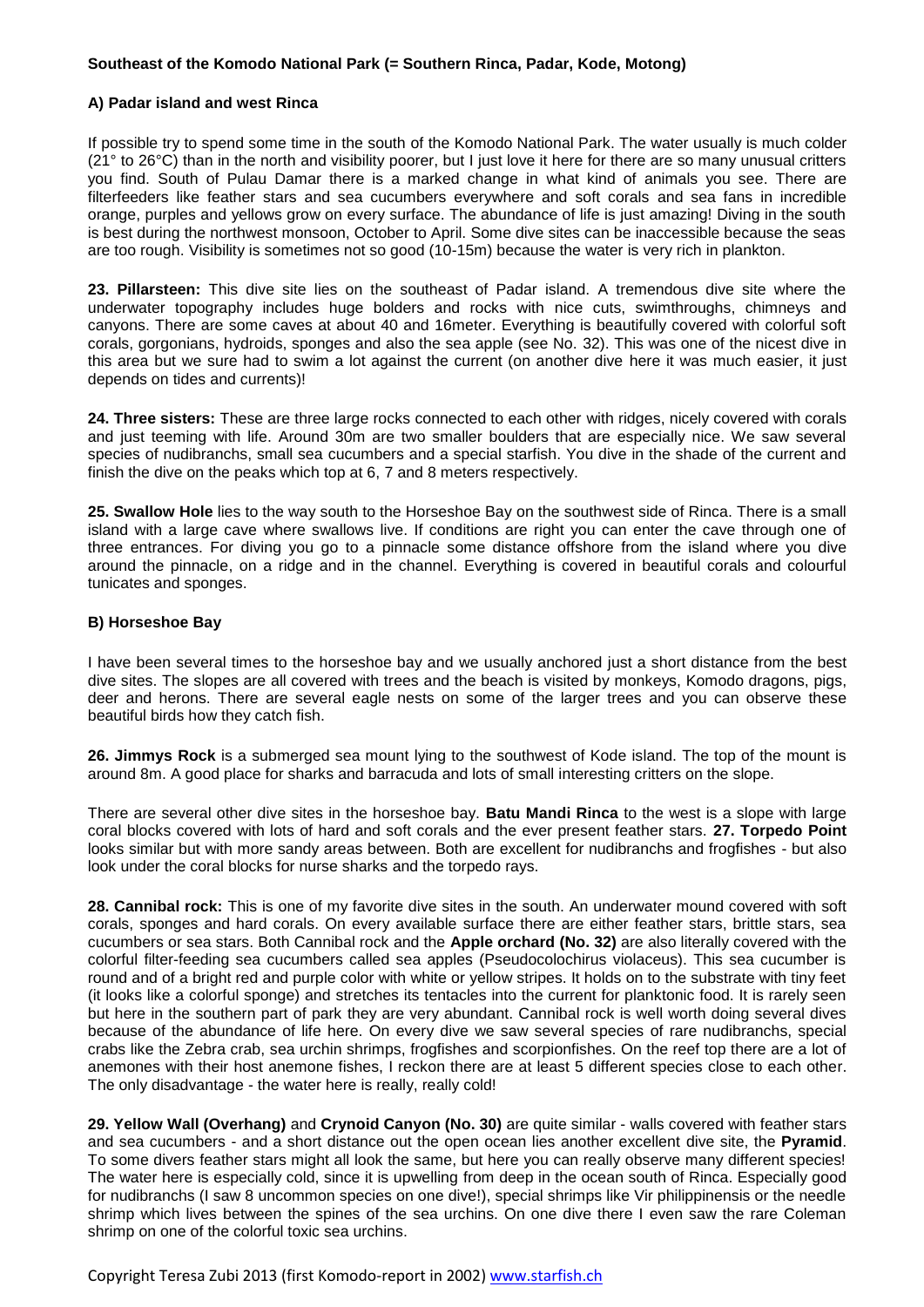**31. Torro Sie** lies to the southeast of Rinca. It is supposed to be a good place both for macro and also for pelagics. From here it is possible to go north through the Molo Strait to reach Labuan Bajo. This strait is extremely narrow so the currents are very fierce. Last time we used this strait the captain of our liveaboard told me we were making 9 knots - but actually we were only crawling north, because the currents were around 8 knots against us. The narrowness of this strait also makes for dangerous navigation, so some captains prefer the longer but safer way up the west side of Rinca.

# **C) Montong**

**33. Kerita Tol:** lies east of Gili Motong (also called Gili Mota) in the Molo Strait. It is supposed to be very cold (upwellings) and the visibility not always very good. Lots of plankton, so from what I heard you often see mantas and sometimes whalesharks here.

----------------------------------------------------------------------------------------------------------------------------------------------

## **Southwest of the Komodo National Park (= South Komodo island)**

Again - the water in the south of Komodo usually is much colder (21° to 26°C) than in the north. Diving in the south is best during the northwest monsoon, October to April. Some dive sites can be inaccessible because the seas are too rough. Visibility is sometimes not so good (10-15m) because the water is very rich in plankton.

**34. Pulau Indihiiang:** This island lies in the Linta Strait which separates Rinca island from Komodo. The best dive is in the east, a steep slope covered with small corals and sponges. There are some very interesting tunicates (Neptheis sp.) growing here. Instead of covering rocks with their colonies, they form a colony that looks like a grape with a stem. There are often whitetip sharks, jackfish and trevallies.

**35. Tanjung Lelok Sera:** This dive site, in the southern part of Komodo close to the open sea towards Sumba, is very nice indeed. Here the water is much colder than in the north. You can dive along the coast towards the eastern edge but the best places are several submerged huge rocks with canyons between them that lie a distance from shore. Currents were very fierce and we had to keep to the lee side of the rocks but fish life is so rich there, Napoleon wrasses, sweetlips, snappers, groupers and a lot more.

At this place one of my worst fears nearly came true – getting lost at sea! We were on the pinnacles and realized, that we couldn't swim back to the main reef but had to ascend from the top (17m) directly to the surface. Even when we ascended we felt the tug of the currents and the pinnacles rapidly receded from us. When we surfaced we realized, that the three of us were already in the middle of the strait between the mainland of Komodo and a small island, Batu Gaja, and were rapidly pushed out to the open sea south towards Sumba. Actually the boatman was in the process of picking up the other half of our group which hadn't made it to the pinnacles and didn't see us surface. We were swept about a kilometer and a half out and were rescued after a long, long hour - believe me, that's a long time in cold waves and you get really scared when you can't see the boat anymore!

When we came back on the boat we realized, we were picked up close to the dive site with the name of **The End of the World (No. 37)** which lies close to Tala island. This dive site is a sheer wall of black rock that goes down to about 100meter. Next to it is **German Flag (No. 38)**, also called **Toro Bendera**, a reef slope with blocks of rock and a lot of whip corals in the deeper areas. This is also a good place for mantas.

**36. Batu Gaja:** This is a sharp edged rock formation and the diving takes place in the calmer area between these formations because as soon as you dive too close, the water turbulence such as downcurrents and whirls are just too much. We saw a huge grouper (about 2m), several turtles, rainbow runners and a large group of bumphead parrotfish.

**39. Manta Alley (Manta point):** We dived early in the morning and just before the high tide, when there was little current and the light was just beautiful over the coral reef. We stayed in shallow water all the time and just floated a couple of meters below the surface. Immediately the manta rays appeared swimming close to the surface and then swept past us several times. At one point a manta swam directly towards me, did a flip and passed me so close, that I could have touched it. After about half an hour they all disappeared and we continued our dive by looking at all the small stuff you find here also. The reef is beautifully covered and large schools of yellow snappers are everywhere. We also encountered some sharks and turtles and just before we surfaced, a manta came back as if to say goodbye to us!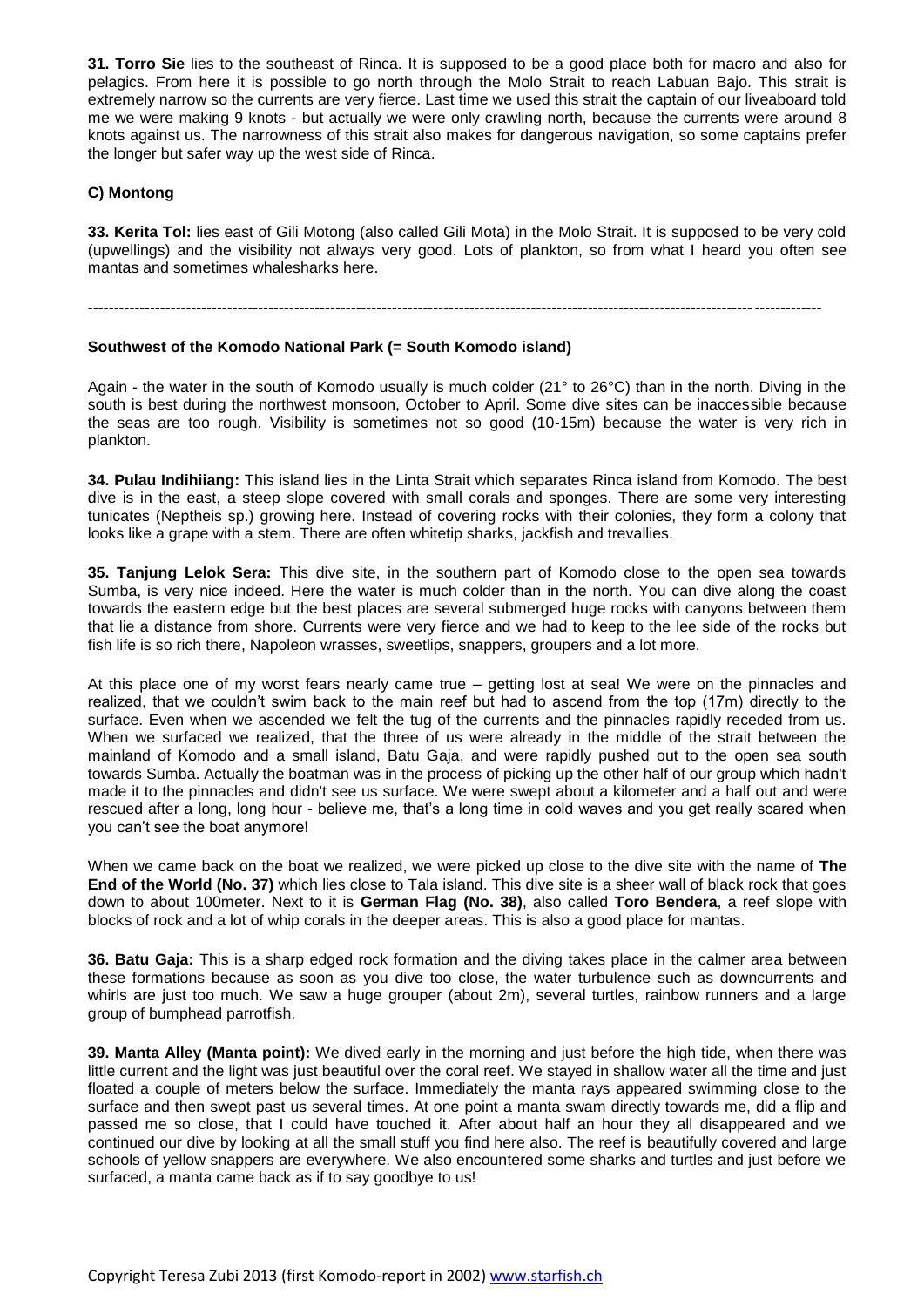**40. Twins:** The dive site consists of two rocks with a channel between. This dive site is only for experienced divers since there can be strong currents, surge and the water can be quite cold. Lots of large fishes like sharks, mantas, eagle rays, jacks and trevallies.

**41. Langkoi Rock:** This is a remote pinnacle to the south of Komodo in the open sea. Its top is about 5m deep with a second smaller pinnacle rising to about 28 meters to the south. Lots of current, swells and down currents but also lots of large pelagics like trevallies, tunas, rays and even hammerhead sharks have been spotted here. Similar to No 18 (Castle rock) but with colder water.

**42. Broken Hill:** this is a small island on the west side of Komodo island. Mainly visited by liveaboards starting from Sape or coming from southern Komodo. I don't know this dive site, but it is supposed to be a pinnacle with a nice coral area nearby.

----------------------------------------------------------------------------------------------------------------------------------------------

## **Northwest of the Komodo National Park (= North Komodo) and Banta**

## **A) Komodo island**

**43. Tukoh Serikaya** is a small island and **44. Wizards Hut** a rocky pinnacle lying to the west of Komodo islands. Both dive sites are very exposed to the currents sweeping through the Sape strait. These dives sites are only reached by liveaboards and even they venture seldom here, mostly on their way to Banta island.

**45. Toro Moncong (Monco):** Lying on the most western tip of North Komodo this dive site is visited mainly by liveaboards. You dive on a slope with some larger coral blocks on 25 to 30 meters. There is a very nice miniwall on the upper part with cracks full of colorful glasfishes. The landscape underwater is beautiful with table corals, small sea fans and a lot of small fish and large schools of batfish. A place to relax and look for small animals. I was lucky and found a yellow baby warty frogfish (A. maculatus) only about 5cm large and on another dive a pair of tiny shrimps living in black corals and a rare nudibranch, Notodoris gardineri. The bay Teluk Toro Monco is a good place for a **night dive.**

#### **B) Gili Banta**

Banta is not part of the Komodo National Park but well worth a visit. Some of our best dives during liveaboard trips were around this island in the northwest of Komodo, sitting pat in the entrance to the Sape Straight. Currents are especially strong here because this is one of the widest gaps between islands in Nusa Tenggara, although only 200 to 300m deep. Cold water from the Flores basin in the north is pressed against and up through this gap so temperatures are low but visibility is good.

**46. Tondok Rasa (Roller coaster):** The fierce currents that can develop here give this dive site its name. Actually on one of our dives we startled a shark which was laying in one of the crevices and even he got swept up and down until he managed to get around the corner to calmer waters! I nearly had to laugh to see him struggle! The conditions make for an exhilarating dive. On another dive we had so much upcurrent, that we were swept dangerously fast up from about 18m to 8m and had to finish the dive early out in the blue - there was no way we could have gotten back to the reef. But this dive site is also the place I saw one of the largest group of sharks while diving in the Komodo area. There is an impressive area with large blocks of rock and a deep canyon between them around 45 meter depth. On the way up I had just spotted three large whitetips below me, when a large grey shark appeared in the somewhat murky water (visibility around 15m) and swam directly towards me. Suddenly there loomed another grey just behind him and they started to circle. I had to go up, because my computer showed me decompression approaching fast, when suddenly five whitetips joined the greys. Great!

**47. Tanjung Tondok Rasa:** The large bay (Tanjung) between GPS-Point and Tondok Rasa forms a protected area ideal for a night dive. On one dive we so saw so much, we didn't want to leave the water! It started with a small black frogfish perching on a red sponge, then a real stonefish, large nudibranchs and several species of colorful flatworms, crabs and shrimps and to top it off a sleeping shark.

**48. GPS-Point** is a submerged sea mound and lies some distance north of Banta in an exposed area. This dive was recommended to us by several fellow divers and it lived up to our expectations! Currents were moderate (but our dive guide said, they can be fierce!) but we saw 8 whitetips, a large school of barracudas, several groups of king mackerels and dogtooth tunas and a large turtle. But even with relatively calm waters it was amazing how just a couple meters over and closer to the reef there were strong whirls and eddies.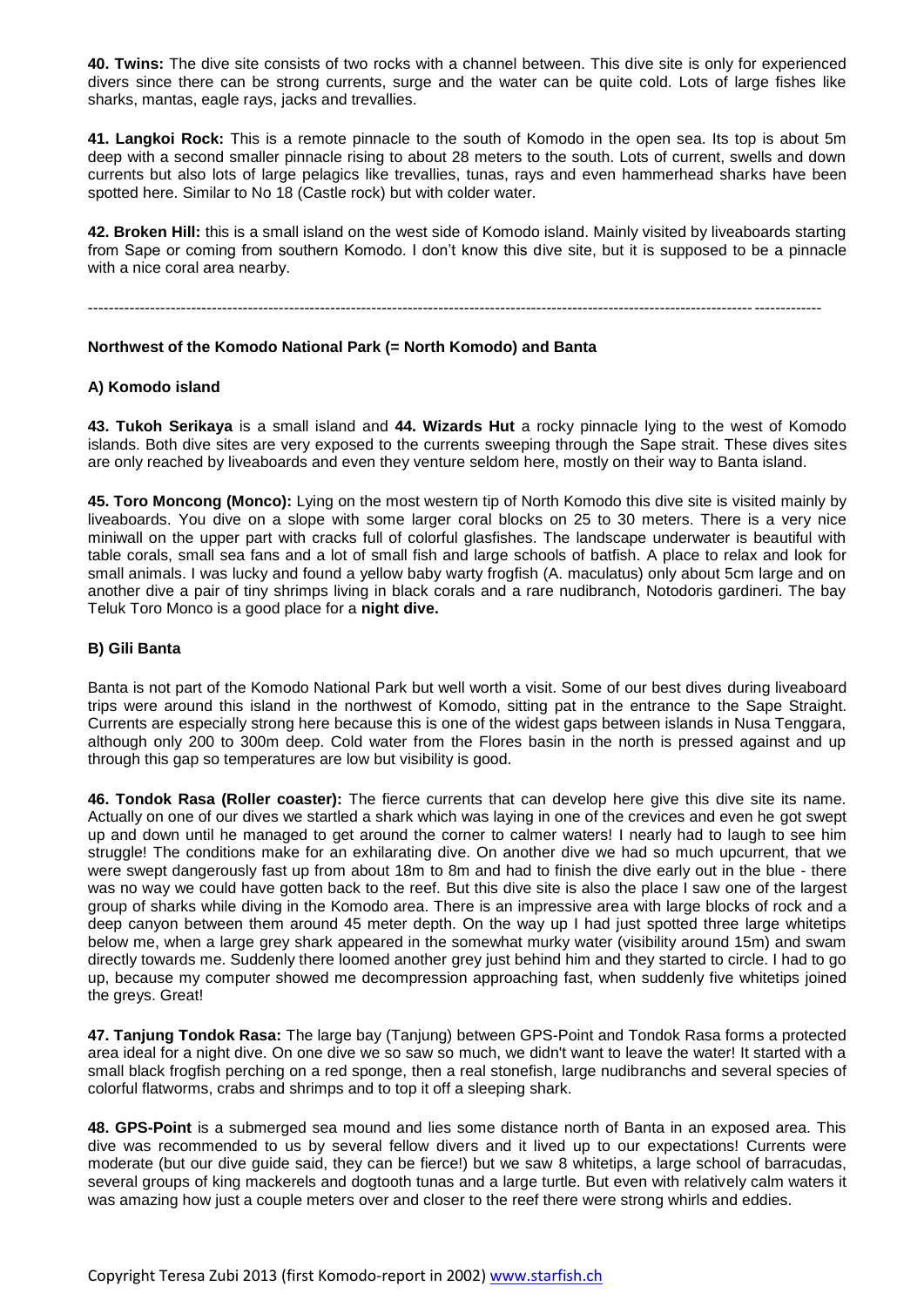**49. Galley rock (Ghally's rock):** When we arrived by boat we circled around the rock and tried for some fishing. Looking at the surface current it seemed a dangerous place to dive. Everywhere whirls and the water crashing against the jutting rocks. Several times the whole boat was slightly turned by the strong current. Then my dive buddy (an Englishman who actually likes to cook, especially if it is freshly caught fish), who was fishing hooked something so large, that it managed to get off the hook again (there went our dinner - sigh!), we decided this had to be a great dive area. When the current calmed down some time later we jumped in the area just in-between the two arms of current running against and around the rocks. A great dive with sharks, large tunas, yellowfin barracudas and several Wahoos. The dive area is first a gentle slope but then changing to a wall, then around 30m it is relatively flat with large sponges. You can dive both the north and the south side depending on the currents. Actually there is a difference in the type of animals living on each side, similar to the differences observed when diving in the northern or southern part of the Komodo islands. What was not so great here - it was 24° C - f... cold!

**50. Batu Baso:** This partly submerged rock lies smack in the middle of the Sape strait, a short distance south of Banta. This strait is a major throughflow for water coming from Sulawesi in the north and flowing to the Indian Ocean in the south. Currents mostly flow north to south and around an obstacle like Bato Baso. From the boat we could see whirls and whorls trailing the rock for hundreds of meter! We dived both sides before and after the change of tides. This is such a great place! On our first dive we saw a marble ray that must have been more than 2 meter in diameter and a huge school of rainbow runners and several Spanish mackerels. On the second dive there were so many sharks (small and middle size, whitetips and greys) that I gave up counting. Deep down, large schools of bannerfish and damselfish were doing a syncopated dance for us.

# **C) Sangeang island**

Sangeang island is formed by the volcano Gunung Api (fire mountain) formed by two peaks Doro Api (1949m) and Doro Mantoi (1795m). This volcano, one of the most active in the Lesser Sunda Islands with the last eruption in 2012. The island is about 13 km wide and lies to the northeast of Sumbawa Island. The volcano is large and if the weather is fine it can even be seen from Labuan Bajo, lying to the east towards the sunset.

**51. Black Forest (Hot Rocks):** This dive site on the north east of the island really makes you realize what it means to dive at an active volcano! There is an area with bubbles rising from warm black sand, the water at some places is really hot. Further down you have a really nice dive area with black coral bushes, gorgonians with hawkfishes and pygmy seahorses living in them. Currents can be a bit tricky.

**52. Tanjung Menjangan (Lighthouse Bay):** A sheltered dive site with black sand and a colorful coral garden. A great place for small critters like nudibranchs, shrimps and crabs (even boxercrabs), frogfishes and pipefishes and a place to see the flame file shell which seems to show electric flashes (actually it is light reflecting on thin bands on the mantle of the shell). Really good muck diving!

**53. Bantoh:** A small fishing village on the west side of Sangeang. A good place for a night dive.

----------------------------------------------------------------------------------------------------------------------------------------------

#### **The currents**

Currents in the Komodo National Park are often very fierce and there are nearly always down currents and large eddies, whirls as well as swells. Why is this so? Geologically, Komodo and Rinca are part of Flores lying on a relatively shallow shelf and are separated from Sumbawa by the Sape Strait where depths are almost 300m. This strait is one of the main channels for the Indonesian Throughflow (as is the Lombok Strait between Bali and Lombok and the Ombai Strait between Alor and Timor), a water movement that starts in the Philippines, flows past Sulawesi on the west and east and then hits the barrier of what is Nusa Tenggara (Lombok, Sumbawa, Flores). From here it finds its way to the Indian Ocean in the south. The Indonesian Throughflow is strongest during the southeast monsoon (June, July, August) which means, that currents can be really strong here, reaching up to 8 knots (1 knot = 1 nautical mile per hour = 1.852 km per hour)! Just to show you how strong this is - while shipping north against the current our ship started to go backwards. Since she normally made a good 8 to 9 knots, the current must have been around 9 knots!

During these months water temperatures are low, 21° to 27° (in the south) and 26° to 29° (in the north), so better bring a 5mm wetsuit with a hood and wear gloves. Otherwise you will learn a new Indonesian word: "Ding ding" (very cold). Actually on our trip with the Gran Komodo liveaboard it was so cold, that one of my dive buddies made a hood out of a plastic bag, so he wouldn't be freezing his ears off! The months of January to February are not so good, there might be some rain. The visibility in the north worsens and the south although warmer than usual can be difficult to reach because there often is a lot of wind.